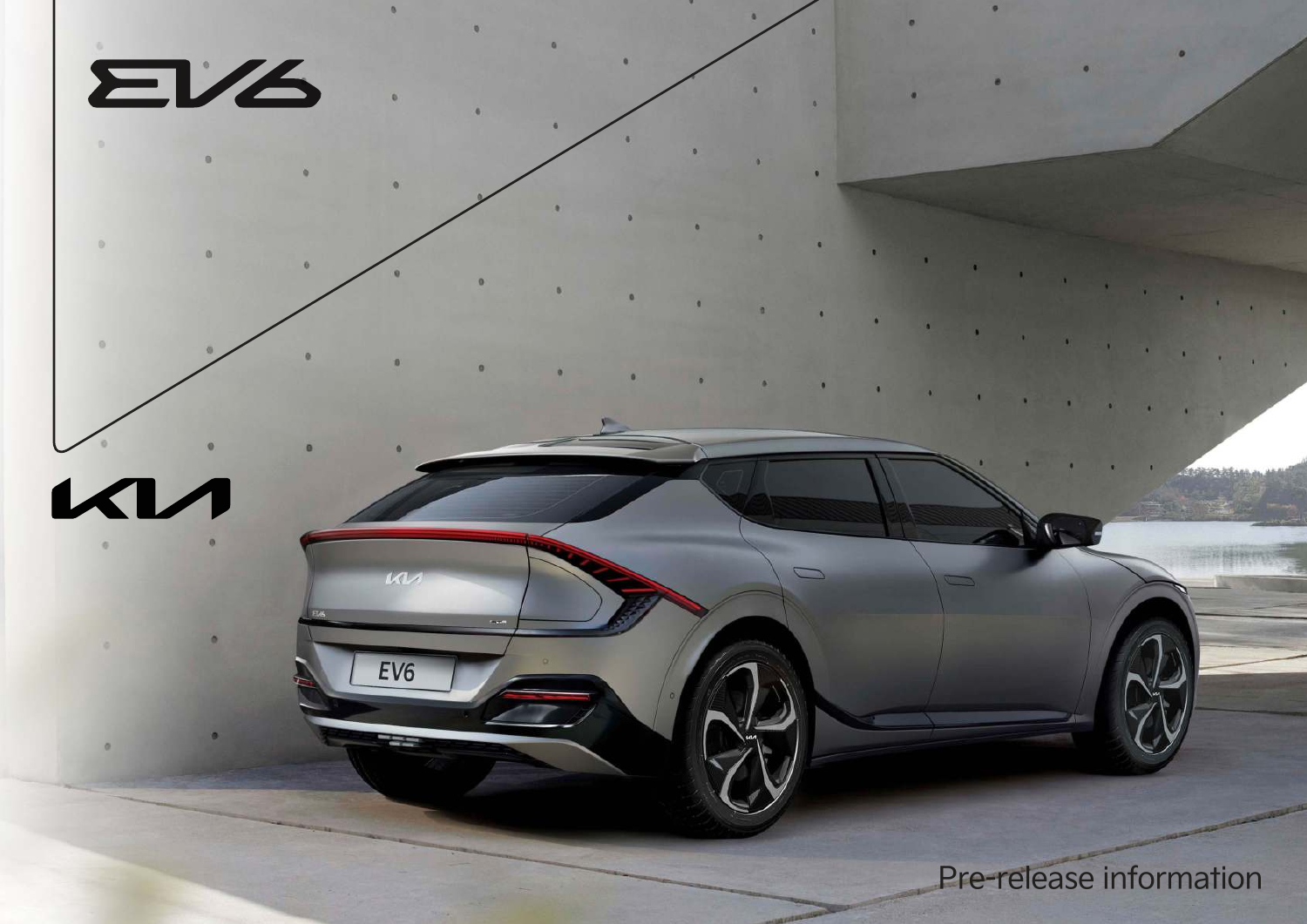

The revolution is here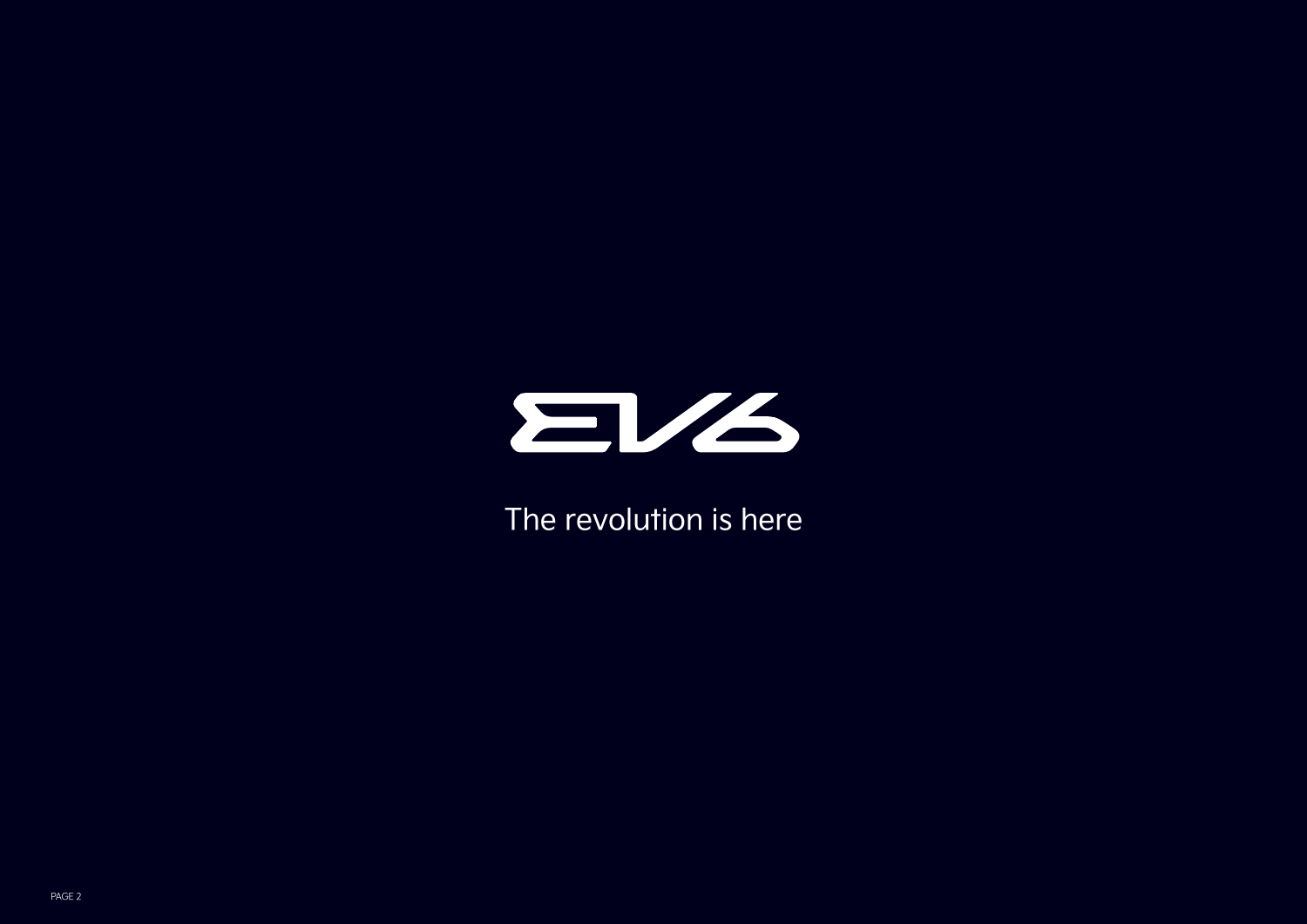





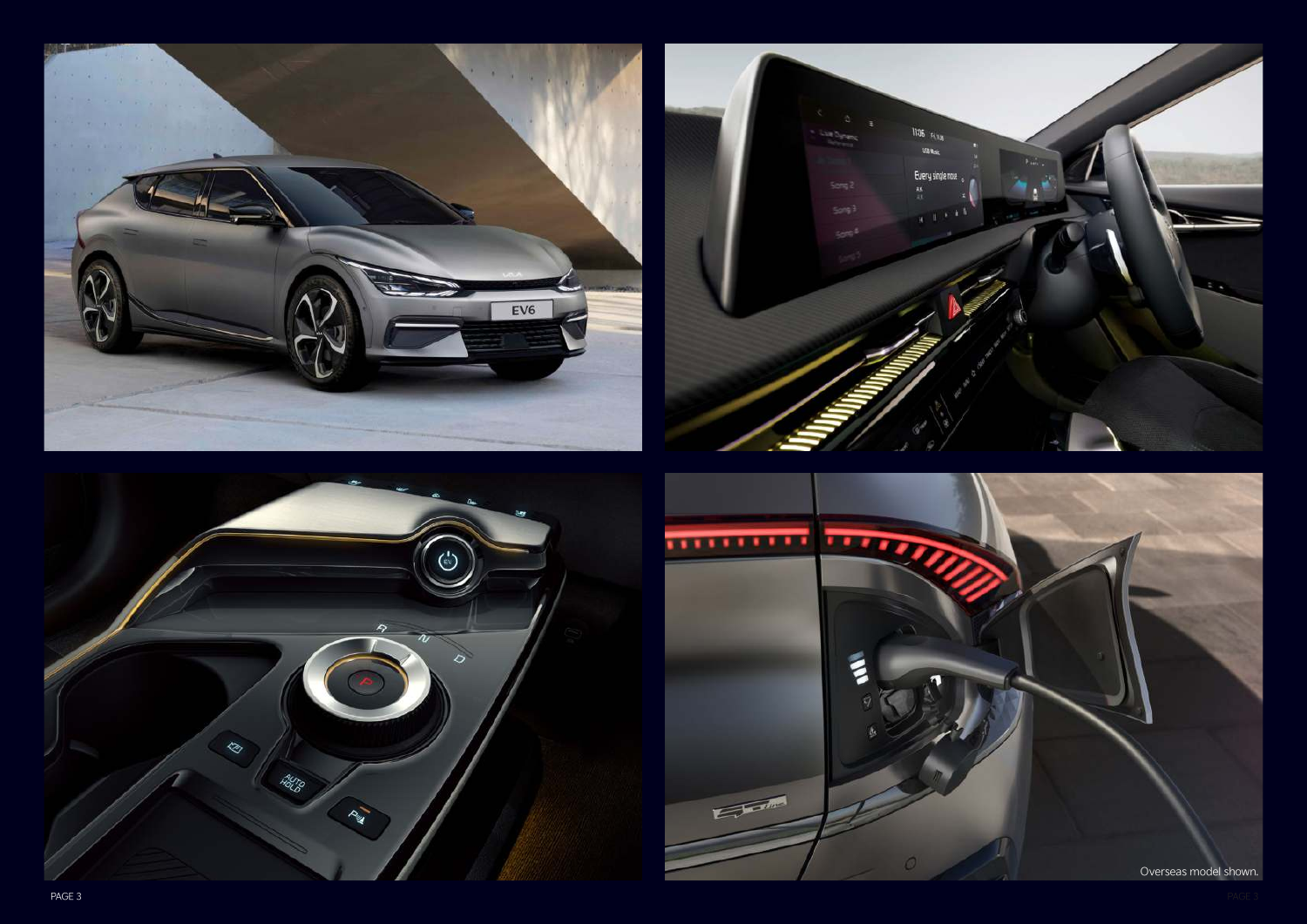# EV6

### **EV6 Air RWD (Standard / Long Range)**

- 58.0 kWh Battery (Standard Range) / 77.4 kWh Battery (Long Range)
- Interior Vehicle-to-Load (V2L) outlet standard 3-pin household outlet (up to 250v 16A)
- 19" Alloy Wheels
- Rear Wheel Drive
- Forward Collision Avoidance Assist Car, Pedestrian, Cyclist, Junction Turning
- Intelligent Speed Limit Assist
- Lane Keep Assist & Lane Follow Assist
- Blind Spot Collision Avoidance Assist
- Rear View Monitor with Dynamic Guidelines
- Rear Seat Occupant Alert
- Smart Cruise Control (SCC) with Stop & Go
- Cloth and Artificial Leather Seat Trim
- Power Memory Driver's Seat with Power Lumbar Support
- Driver & Front Passenger Seat Height Adjust
- Composite Leather 2-Spoke Steering Wheel
- Smart Key with Interior Button Start
- Integrated 12.3" Cluster + 12.3" Infotainment
- Satellite Navigation
- 6 Speaker Sound System
- Electrochromic Rear View Mirror
- Steering Wheel Paddle Shifters
- Power Tailgate
- Tyre Pressure Monitoring System
- Wireless Smartphone Charger
- Dual Zone Climate Control
- Electronic Park Brake with Auto Hold
- LED Front Headlights & Rear Combination Lamps
- LED Daytime Running Lights
- Solar Glass Front Windows & Windshield
- Privacy Glass Rear Windows & Tailgate
- Remote Folding Second Row Seats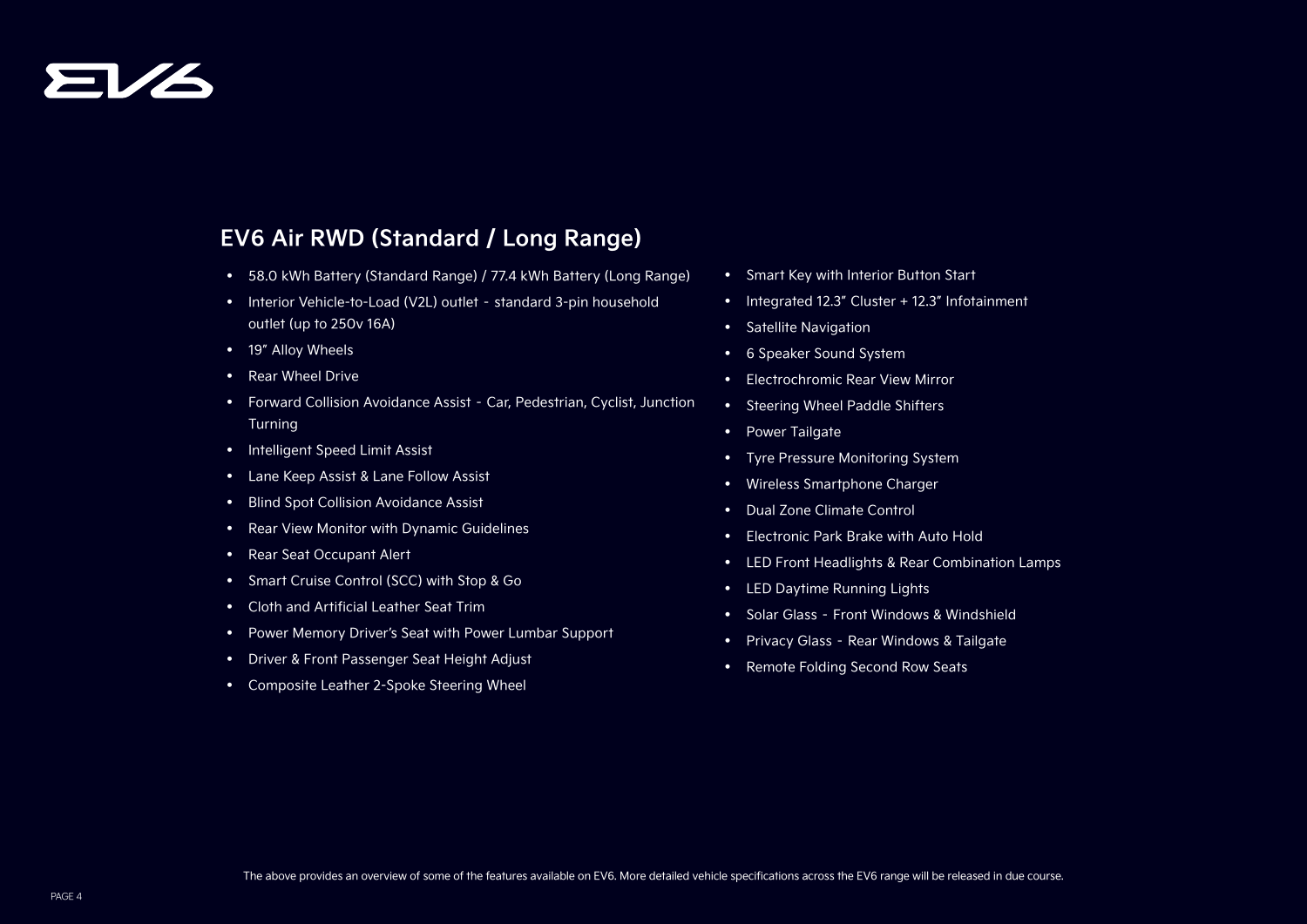## EV6

### **EV6 Earth AWD (Long Range)**

Additional or enhanced features compared to Air RWD;

- 77.4kWh Battery
- All Wheel Drive
- Blind Spot View Monitor
- Parking Collision Avoidance Assist Reverse
- Remote Smart Park Assist
- Around View Monitor with Dynamic Guidelines
- Augmented Reality Head-up Display
- Front Premium Relaxation Seats
- Front Passenger Power Seat with Lumbar Support
- Vegan Leather Seat Trim
- Heated Front Seats & Heated Steering Wheel

### **EV6 GT Line AWD (Long Range)**

Additional or enhanced features compared to Earth AWD;

- 20" Alloy Wheels
- Forward Collision Avoidance Assist additional 'Junction Crossing' functionality
- Power Sliding & Tilting Sunroof (Added cost option)
- Dual LED Headlamps with Adaptive Driving Beam
- Suede Seat Trim
- Ventilated Front Seats
- Premium MeridianTM Sound System with 14 Speakers
- Active Sound Design
- Interior Mood Lighting
- Alloy Pedals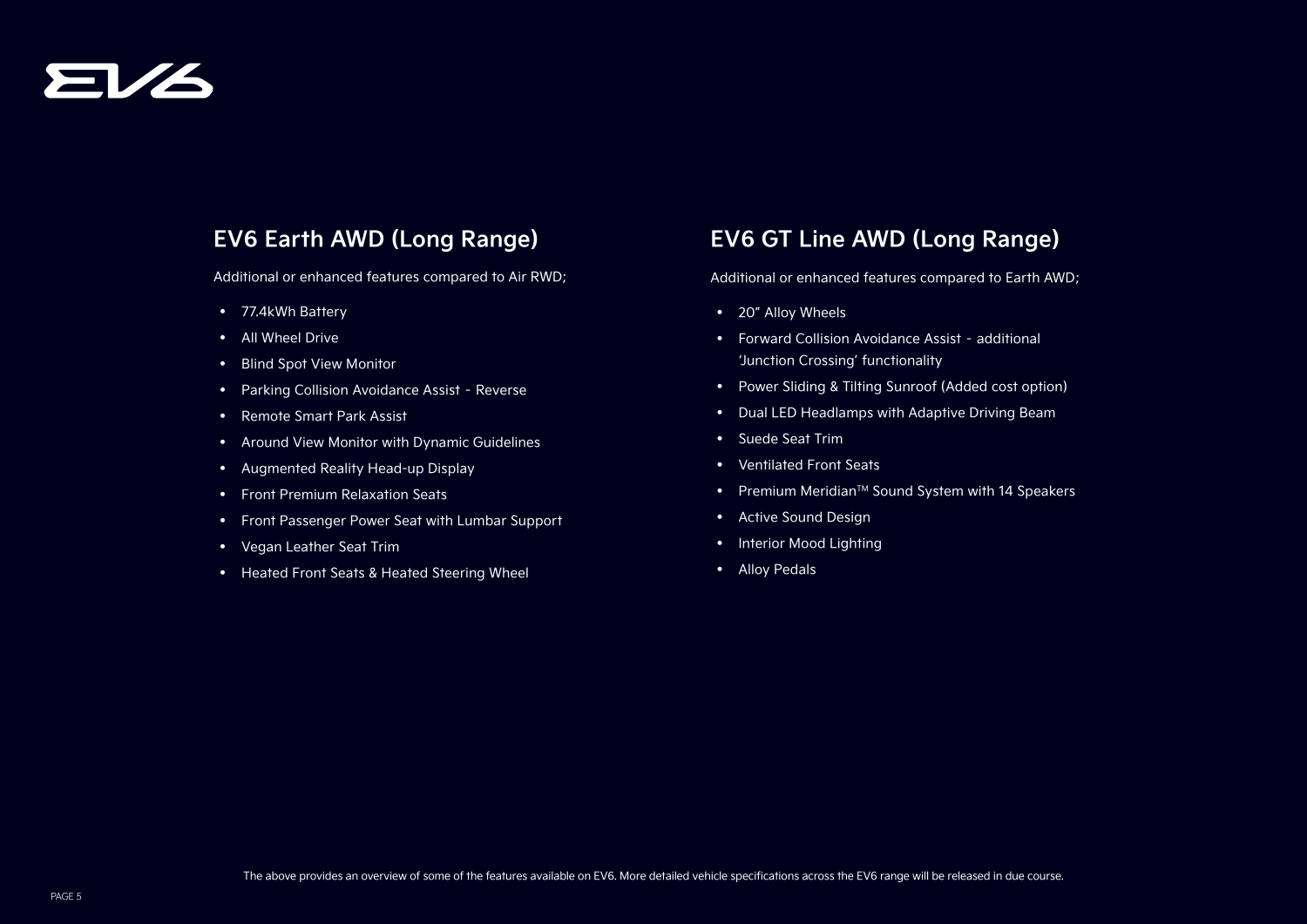



Glacier (not available on GT Line)





Runway Red Moonscape Matte (Premium paint charge applies - \$1,450 incl. GST)



Snow White Pearl **Yacht Blue** (available on GT Line only)





Aurora Black Pearl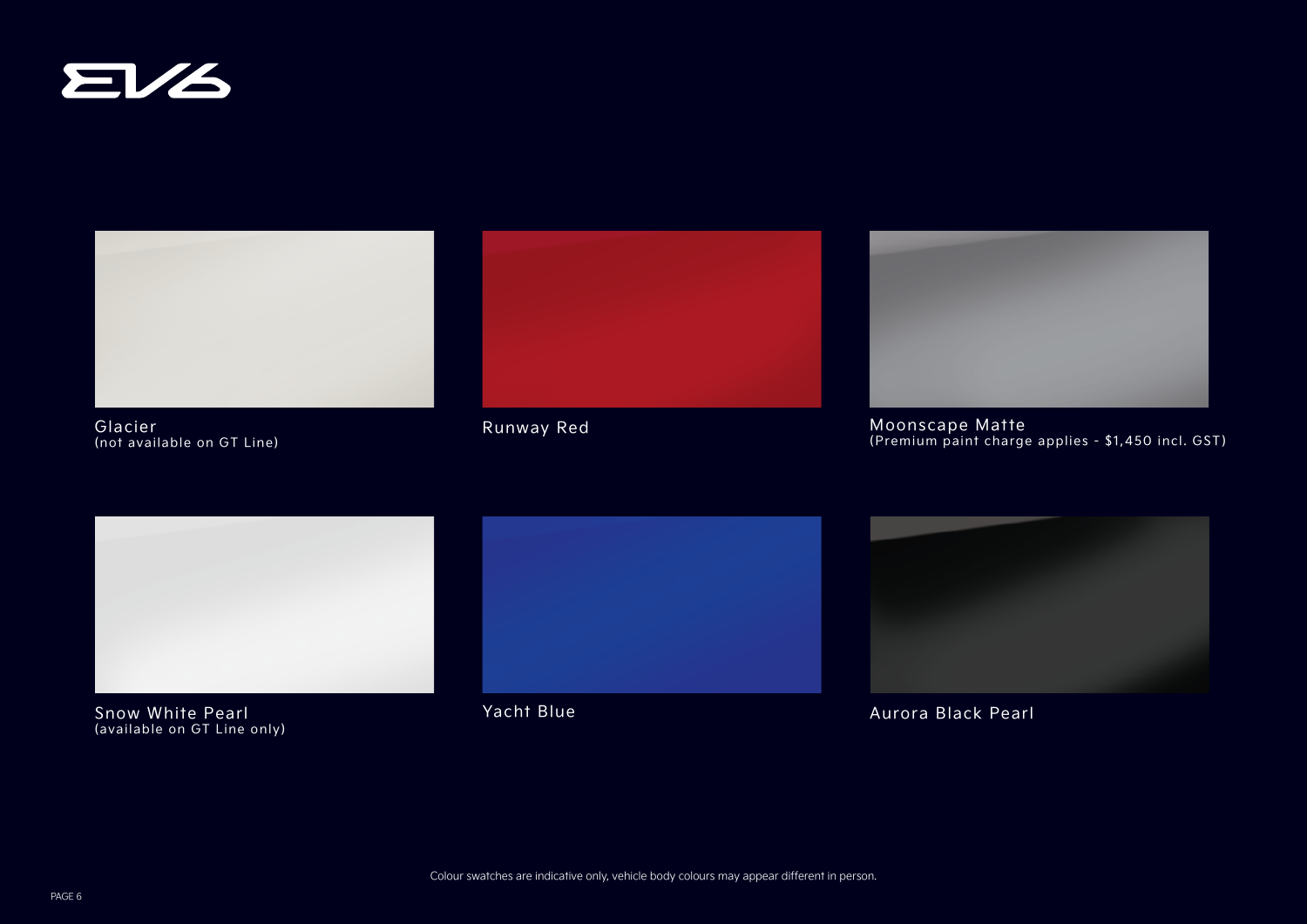